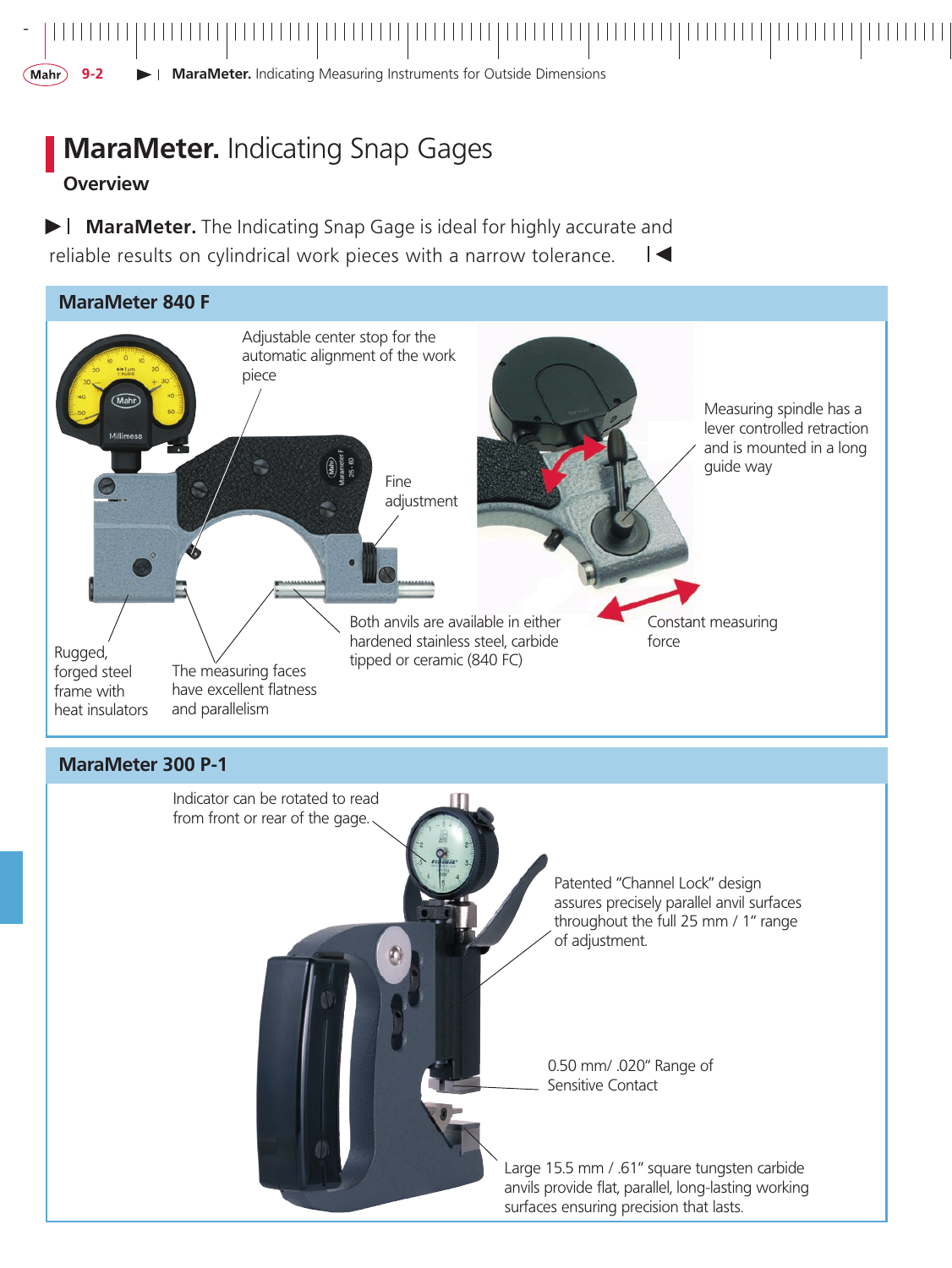

MaraMeter. Indicating Measuring Instruments for Outside Dimensions | <

#### Advantages of the Snap Gage compared to a Micrometer

#### **Reduced Measuring Uncertainity**

The MaraMeter Indicating Snap Gages have a notably reduced measuring uncertainty in comparison to to a Micrometer.



Measuring Uncertainty U is dependent upon the tolerance of the work piece

#### Work piece tolerance = 25  $\mu$ m **TU TO** Uncertainty range Range of certainty Uncertainty range  $\blacksquare$  $U = 8.5 \mu m$  $U = 8,5 \mu m$  $(34%)$  $(34%)$  $8 \mu m \hat{=} (32\%)$  $U = 2,1 \mu m$  $U = 2,1 \mu m$ 20,8  $\mu$ m  $\hat{=}$  (83,2%)  $\bullet$  $(8,4%)$  $(8,4%)$ Uncertainty Range of Uncertainty range certainty range

#### **Better utilization of** the tolerance zone

Example: Work piece tolerance  $25 \mu m$ 

The measured value in the uncertainty range can lie outside of the tolerance range, therefore the utilized tolerance of the micrometer is reduced to only  $32\%$  (8  $\mu$ m).

With a MaraMeter Indicating Snap Gage 83% (20.8 µm) of the work piece tolerance can be utilized.

#### Advantage:

With the Indicating Snap Gage the tolerance zone can be used to far greater extent, thus reducing the production costs.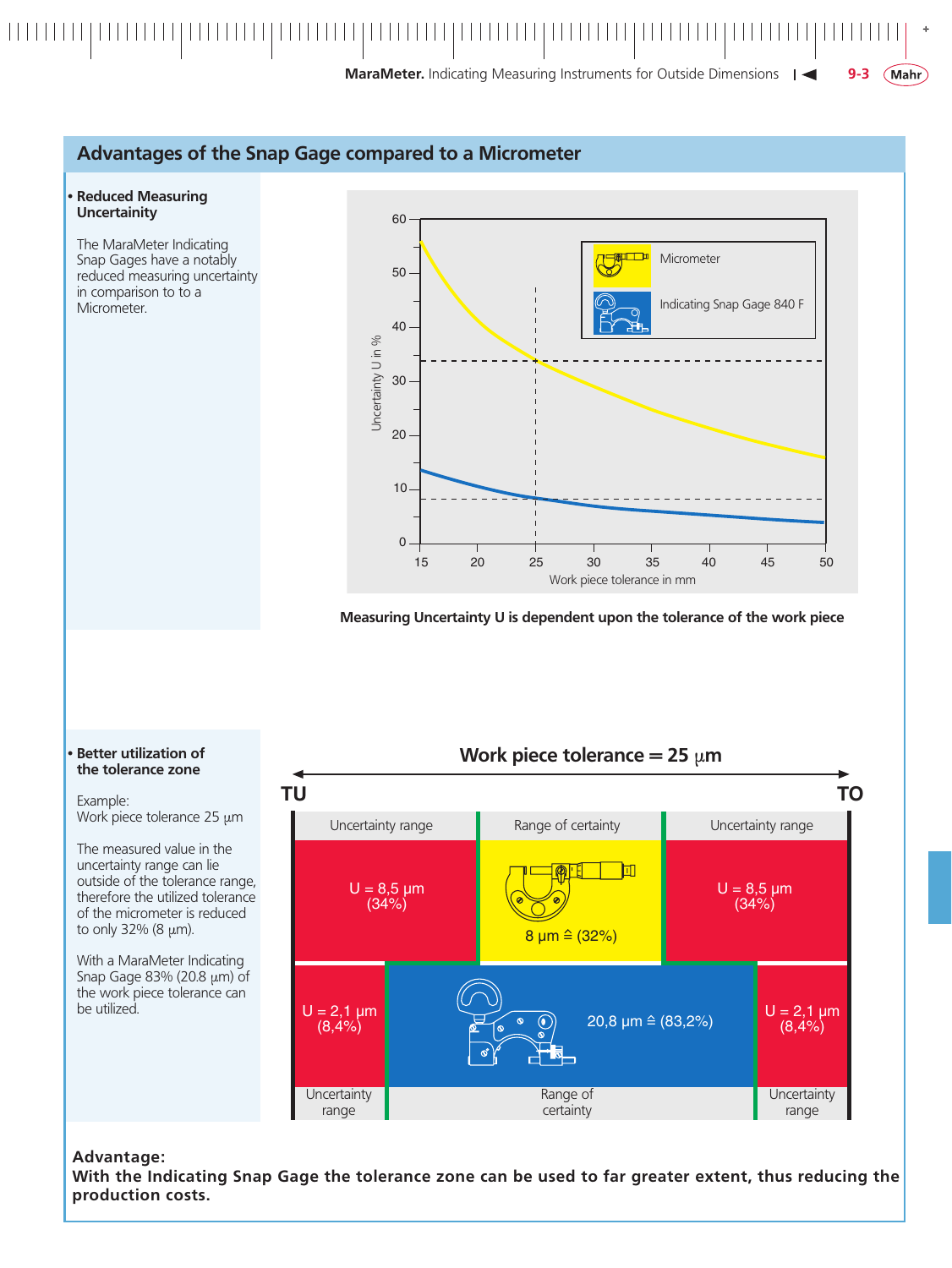#### **MaraMeter.** Indicating Measuring Instruments for Outside Dimensions $(Mahr)$ **9-**

#### **Indicating Snap Gages 840 F / 840 FC** MaraMeter F



#### **Features**

*-*

- For cylindrical parts such as shafts, bolts and spindles, for thickness and length measurements
- Rugged, forged steel frame with heat insulators
- Measuring spindle is mounted in long guide way with levercontrolled retraction
- Anvil spindle can easily be fine adjusted
- Measuring spindle and anvil spindle are both made of hardened stainless steel, carbide-tipped or ceramic (840 FC) measuring faces
- Adjustable center stop for automatic alignment
- Maximum wear resistance due to non-contact positioning in conjunction with carbidetipped measuring faces
- Constant measuring force as a result of built-in spring, thus eliminating user influence
- Universally applicable and extremely versatile. Each instrument spans a broad measuring range, within this range any dimension and fit can be very quickly and easily adjusted

### **Technical Data**

| Catalog<br>no.                                                                        | <b>Measuring</b><br>range<br>mm                                                    | (inch)                                                                 | Measuring**<br>force<br>Ν       | Distance of<br>moveable anvil<br>mm                   | <b>Flatness</b><br>µm                                              | <b>Measuring face</b><br>Parallelism<br>µm               | Order no.*                                          | Order no.<br><b>Wooden case</b>                     |  |
|---------------------------------------------------------------------------------------|------------------------------------------------------------------------------------|------------------------------------------------------------------------|---------------------------------|-------------------------------------------------------|--------------------------------------------------------------------|----------------------------------------------------------|-----------------------------------------------------|-----------------------------------------------------|--|
| 840 F                                                                                 | -25<br>$\Omega$<br>60<br>$25 -$<br>$-100$<br>50<br>$-150$<br>100<br>$-200$<br>150. | $(0 - 1'')$<br>$(1 - 2.36")$<br>$(2 - 4u)$<br>$(4 - 6")$<br>$(6 - 84)$ | 7.5<br>7.5<br>7.5<br>7.5<br>7.5 | $\overline{2}$<br>$\overline{2}$<br>2.5<br>2.5<br>2.5 | $\leq 0.2$<br>$\leq 0.2$<br>$\leq 0.2$<br>$\leq 0.2$<br>$\leq 0.2$ | $\leq$ 1<br>$\leq$ 2<br>$\leq$ 2<br>$\leq$ 2<br>$\leq$ 2 | 4450000<br>4450001<br>4450002<br>4450003<br>4450004 | 4450010<br>4450011<br>4450012<br>4450013<br>4450014 |  |
| 840 FC                                                                                | -25<br>$\Omega$<br>$\sim$<br>60<br>$25 -$                                          | $(0 - 1'')$<br>$(1 - 2.36'')$                                          | 7.5<br>7.5                      | $\overline{2}$                                        | $\leq 0.2$<br>$\leq 0.2$                                           | $\leq$ 1<br>$\leq$ 2                                     | 4450100<br>4450101                                  | 4450010<br>4450011                                  |  |
| * Excludes indicating instrument ** Further measuring forces are available on request |                                                                                    |                                                                        |                                 |                                                       |                                                                    |                                                          |                                                     |                                                     |  |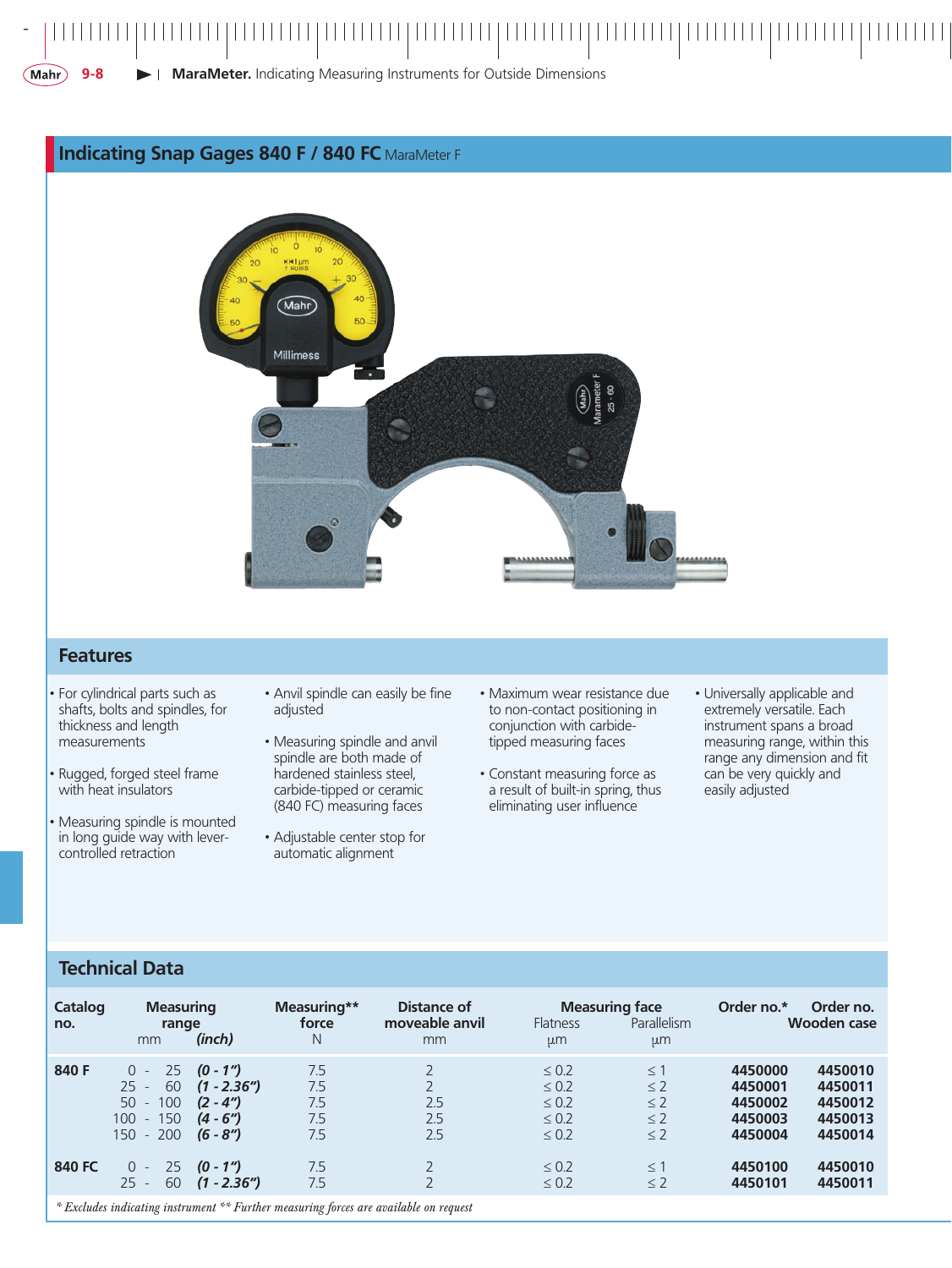#### *+* **MaraMeter.** Indicating Measuring Instruments for Outside Dimensions |  $(Mahr)$ **9-**

### **Indicating Instruments**

Digital Indicators see Chapter 5

*\*\* requires contact 4360107*

Electrical Indicating Instruments see Chapter 7

*\* 230 V, for 115 V please refer to page 6-5*

All indicating instruments that has a 8 mm mounting shank may be used. Recommended are:

| <b>Dial Comparator</b>                                                        |                                                            | mm                                                 | <b>Readings</b><br>inch                  | Order no.<br>inch<br>mm                                                         |  |  |
|-------------------------------------------------------------------------------|------------------------------------------------------------|----------------------------------------------------|------------------------------------------|---------------------------------------------------------------------------------|--|--|
| <b>Compramess</b><br><b>Millimess</b><br><b>Millimess</b><br><b>Supramess</b> | 1004 / 1004 Z<br>1003 / 1003 Z<br>1003 XL<br>1002 / 1002 Z | $5 \mu m$<br>1 $\mu$ m<br>$2 \mu m$<br>$0.5 \mu m$ | .0001"<br>$\prime$<br>.00005"<br>.00002" | 4333000 /<br>4333900<br>4334000 /<br>4334900<br>4334001<br>4335000 /<br>4335900 |  |  |
| <b>Extramess</b>                                                              | 2000                                                       | $0.2 \mu m$<br>$0.5 \mu m$<br>1 $\mu$ m            | .00001"<br>.00002"<br>.00005"            | 4346000*                                                                        |  |  |
| <b>Extramess</b>                                                              | 2001                                                       | $0.2 \mu m$<br>$0.5 \mu m$<br>$1 \mu m$            | .00001"<br>.00002"<br>.00005"            | 4346100*                                                                        |  |  |
| $\mu$ Max $\mu$ m                                                             |                                                            | $0.5 \mu m$                                        | .00002"                                  | EDI-20302**                                                                     |  |  |





| Meas. range<br>mm                             |                                                        |                                                          |                                                              | $0 - 25$ 25 - 60 50 - 100 100 - 150 150 - 200                |                                                               |  |  |
|-----------------------------------------------|--------------------------------------------------------|----------------------------------------------------------|--------------------------------------------------------------|--------------------------------------------------------------|---------------------------------------------------------------|--|--|
| $a^*$<br>b<br>C<br>d<br>e<br>f<br>g<br>h<br>k | 5<br>97<br>34<br>8<br>54<br>65<br>12<br>13<br>23<br>14 | -5<br>140<br>68<br>9<br>60<br>77<br>13<br>13<br>25<br>30 | 6.5<br>193<br>110<br>10<br>60<br>103<br>14<br>13<br>28<br>54 | 6.5<br>258<br>162<br>12<br>70<br>141<br>16<br>12<br>31<br>81 | 6.5<br>316<br>212<br>12<br>75<br>171<br>16<br>12<br>31<br>106 |  |  |
| * In initial position                         |                                                        |                                                          |                                                              |                                                              |                                                               |  |  |

### **Accessories**

**Reference Discs 390** see Chapter 13 **Gage Blocks** see Chapter 13 **Holder 840 Fk** and **Stand 840 Ff** see Page 9-15